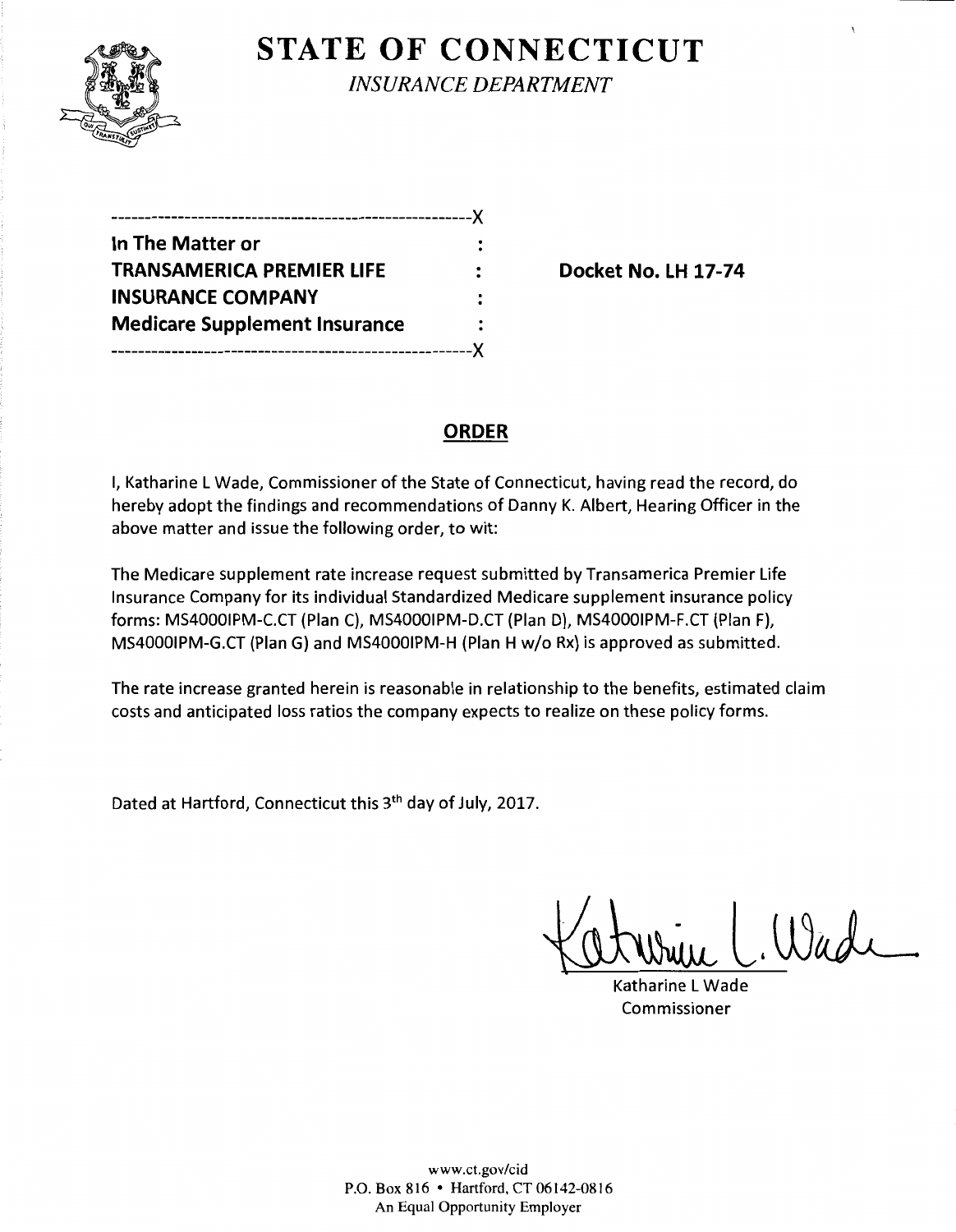

# **STATE OF CONNECTICUT**

*INSURANCE DEPARTMENT* 

| In The Matter or                     |                      |
|--------------------------------------|----------------------|
| <b>TRANSAMERICA PREMIER LIFE</b>     | $\ddot{\phantom{a}}$ |
| <b>INSURANCE COMPANY</b>             | $\ddot{\cdot}$       |
| <b>Medicare Supplement Insurance</b> | :                    |
|                                      |                      |

Docket No. LH 17-74

### PROPOSED FINAL DECISION

### I. INTRODUCTION

The Insurance Commissioner of the State of Connecticut is empowered to review rates charged for individual and group Medicare supplement policies sold to any resident of this State who is eligible for Medicare. The source for this regulatory authority is contained in Chapter 700c and Section 38a-495a of the Connecticut General Statutes.

After due notice, a hearing was held at the Insurance Department in Hartford on Thursday, June 22, 2017, to consider whether or not the rate increase requested by Transamerica Premier Life Insurance Company on its individual Standardized Medicare supplement business should be approved.

No members from the general public attended the hearing.

No Company representatives from Transamerica Premier Life Insurance Company attended the hearing.

The hearing was conducted in accordance with the requirements of Section 38a-474, Connecticut General Statutes, the Uniform Administrative Procedures Act, Chapter 54 of Section 38a-8-1 et seq. of the Regulations of Connecticut State Agencies.

A Medicare supplement policy is a private health insurance policy sold on an individual or group basis, which provides benefits that are additional to the benefits provided by Medicare. For many years Medicare supplement policies have been highly regulated under both state and federal law to protect the interests of persons eligible for Medicare who depend on these policies to provide additional coverage for the costs of health care.

Effective December 1, 2005, Connecticut amended its program of standardized Medicare supplement policies in accordance with Section 38a-495a of the Connecticut General Statutes, and Sections 38a-495a-1 through 38a-495a-21 ofthe Regulations of Connecticut Agencies. This program, which conforms to federal requirements, provides a "core" package of benefits known as Plan A. Insurers may also offer any one or more of eleven other plans (Plans B through N).

Effective January 1, 2006, in accordance with Section 38a-495c ofthe Connecticut General Statutes (as amended by Public Act 05-20) premiums for all Medicare supplement policies in the state must use community rating. Rates for Plans A through N must be computed without regard to age, gender, previous claims history or the medical condition of any person covered by a Medicare supplement policy or certificate.

The statute provides that coverage under Plans A through N may not be denied on the basis of age, gender, previous claims history or the medical condition of any covered person. Insurers may exclude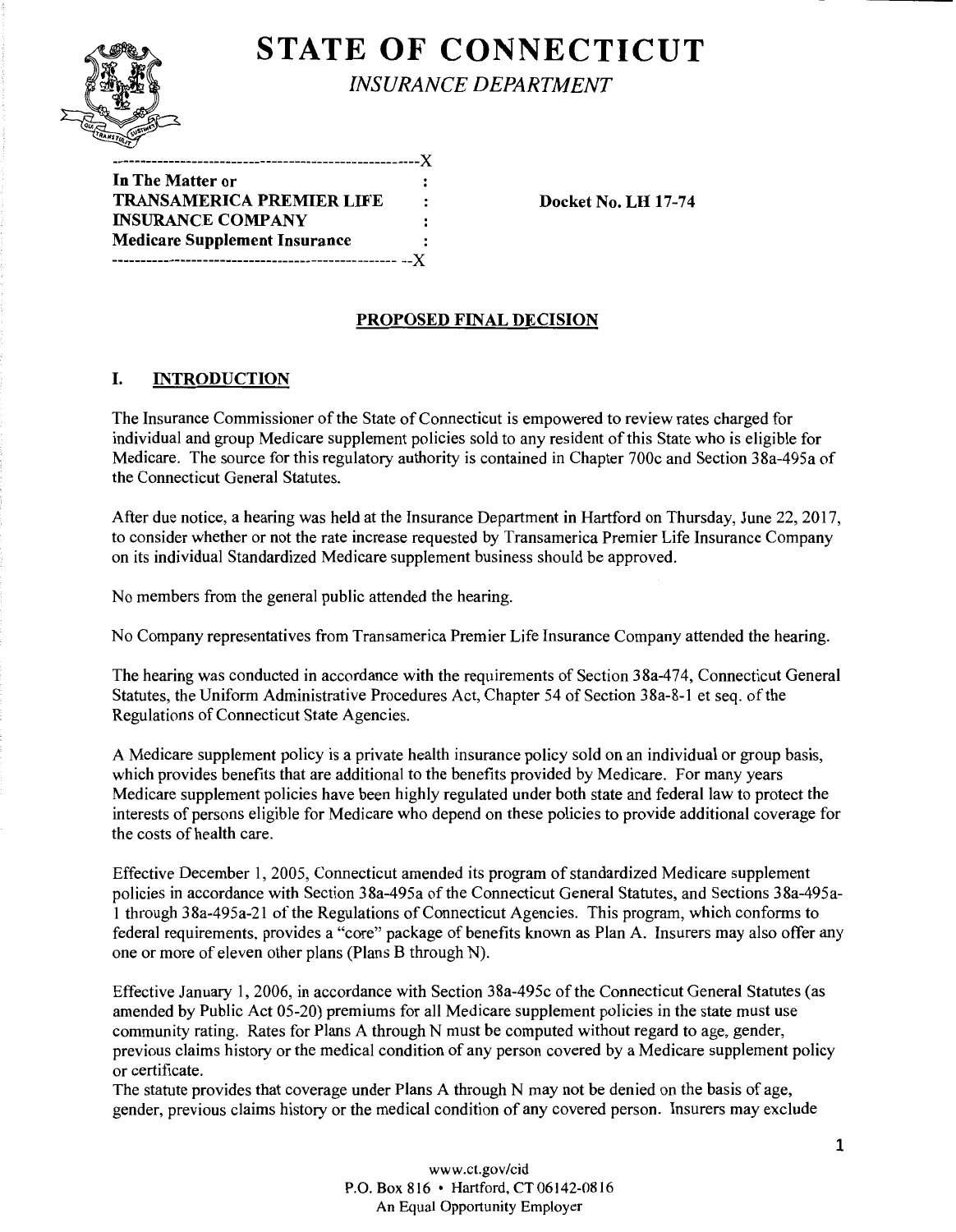benefits for losses incurred within six months from the effective date of coverage based on a pre-existing condition.

Effective October 1, 1998, carriers that offer Plan B or Plan C must make these plans as well as Plan A, available to all persons eligible for Medicare by reason of disability.

Insurers must also make the necessary arrangements to receive notice of all claims paid by Medicare for their insureds so that supplement benefits can be computed and paid without requiring insureds to file claim forms for such benefits. This process of direct notice and automatic claims payment is commonly referred to as "piggybacking" or "crossover".

Sections 38a-495 and 38a-522 of the Connecticut General Statutes, and Section 38a-495a-10 of the Regulations of Connecticut Agencies, state that individual and group Medicare supplement policies must have anticipated loss ratios of 65% and 75%, respectively. Under Sections 38a-495-7 and 38a-495a-10 of the Regulations of Connecticut Agencies, filings for rate increases must demonstrate that actual and expected losses in relation to premiums meet these standards, and anticipated loss ratios for the entire future period for which the requested premiums are calculated to provide coverage must be expected to equal or exceed the appropriate loss ratio standard.

Section 38a-473 of the Connecticut General Statutes provides that no insurer may incorporate in its rates for Medicare supplement policies factors for expenses that exceed 150% of the average expense ratio for that insurer's entire written premium for all lines of health insurance for the previous calendar year.

#### II. FINDING OF FACT

After reviewing the exhibits entered into the record of this proceeding, and utilizing the experience, technical competence and specialized knowledge of the Insurance Department, the undersigned makes the following findings of fact:

1. Transamerica Premier Life Insurance Company has requested the following rate increase on its individual standardized Medicare supplement policy forms MS4000IPM- C, D, F, G, and H w/o Rx:

| Plan       | Increase |
|------------|----------|
| C          | 4.5%     |
| D          | 4.5%     |
| F          | 4.5%     |
| G          | 4.5%     |
| H (w/o Rx) | 4.5%     |

2. The following are the number of in-force policies, by Plan, as of  $12/31/16$ , for Connecticut and on a nationwide basis:

| 'lan                        | Connecticut | Nationwide |
|-----------------------------|-------------|------------|
| $\mathcal{C}_{\mathcal{C}}$ | 10          | 106        |
| D                           |             | 19         |
| F                           |             | 105        |
| G                           |             | 19         |
| H w/o Rx                    |             |            |
| Total                       |             | 266        |